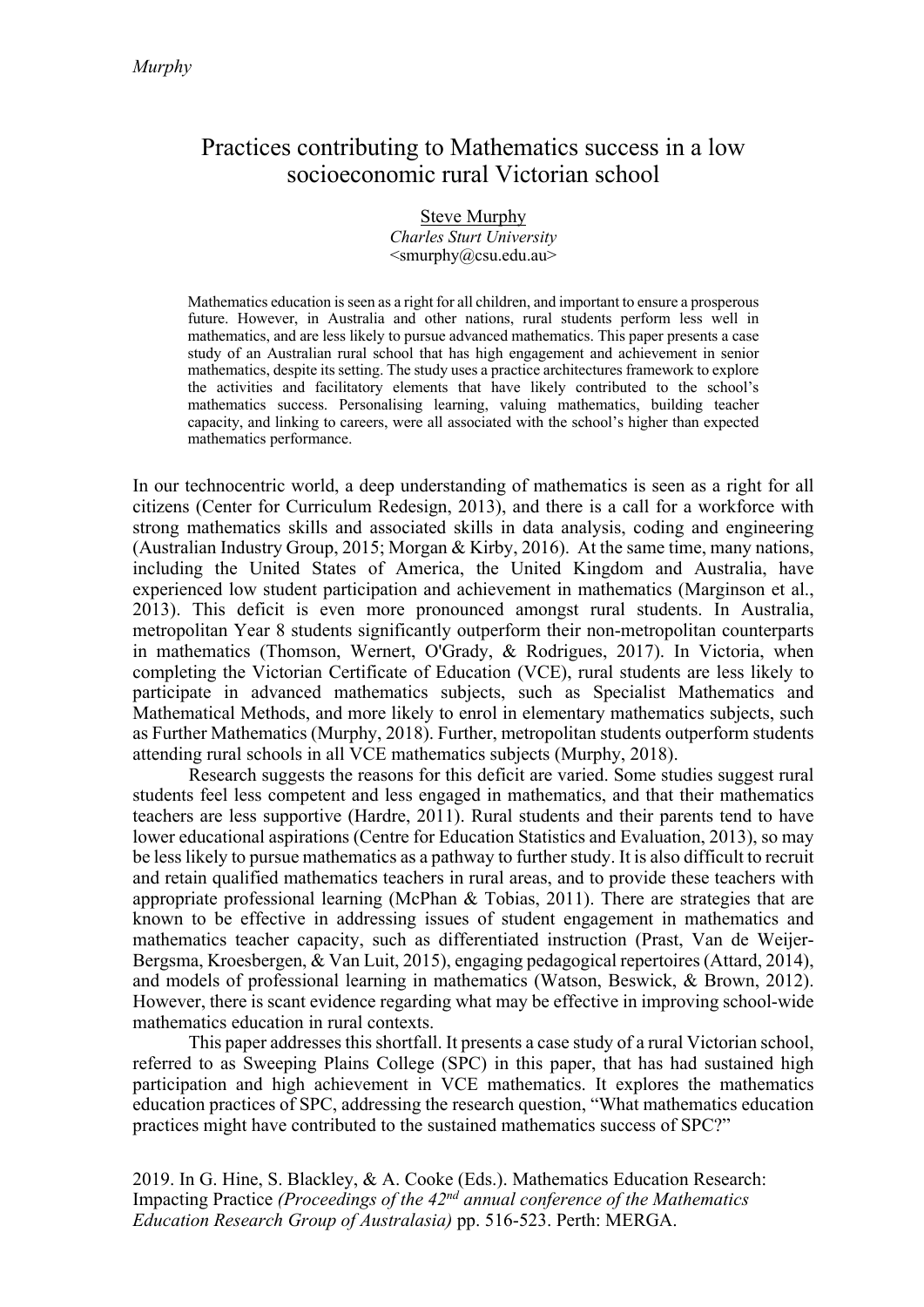## Method

### *Conceptual Framework*

In order to explore the complex interplay of the various practices influencing the school's mathematics success, practice architecture was used as a conceptual framework to guide data collection and analysis. Practice architecture sees practices as comprised of 'saying', 'doing' and 'relating' actions (Kemmis, 2008). These actions influence, and are influenced by, the cultural-discursive structures of language, the material-economic structures of work and resourcing, and the socio-political structures of power and relationships, that make up practice architectures (Kemmis, 2008). Using a practice architecture lens, the various activities possibly contributing to SPC's mathematics success were examined, as well as the structures that constrain and enable these activities.

### *Case Selection*

Schools vary in their average enrolment proportions and achievement levels in VCE mathematics subjects (Murphy, 2018). Using Year 12 VCE participation and achievement data, SPC was selected for study as a rural school with high mean mathematics enrolment proportions (out of all VCE subjects undertaken), and high mathematics study scores (standardised scores out of 50 with a median of 30) (see Table 1). SPC's enrolment proportions and study scores in mathematics were consistently high across all three years.

#### Table 1

*Mean enrolment proportions and study scores out of 50 from 2014-2016 at SPC and all schools*

|                               | Sweeping Plains College         |                                  | All Victorian government<br>schools |                                  |
|-------------------------------|---------------------------------|----------------------------------|-------------------------------------|----------------------------------|
| Mathematics Subject           | Mean<br>enrolment<br>proportion | Mean study<br>score <sup>a</sup> | Mean<br>enrolment<br>proportion     | Mean study<br>score <sup>a</sup> |
| <b>Further Mathematics</b>    | 11.02%                          | 31.00                            | 12.19%                              | 27.76                            |
| <b>Mathematical Methods</b>   | 7.87%                           | 30.40                            | $4.54\%$                            | 26.04                            |
| <b>Specialist Mathematics</b> | $2.36\%$                        | 34.00                            | $1.44\%$                            | 26.19                            |

<sup>a</sup> VCE study scores are standardised scores out of 50 with a median of 30.

### *Participants*

The principal, Ken, as well as six teachers teaching across mathematics, science and technology subjects at various year levels (Karen, Adrian, Lilly, Paul, Georgia, and Craig), gave consent to be interviewed. Six female and six male students currently studying VCE Science, Technology, Engineering and Mathematics (STEM) gave consent to be interviewed.

## *Data Collection*

Data were collected from various sources. School level quantitative data were obtained about participation and achievement in VCE subjects in 2014, 2015 and 2016 from the Victorian Department of Education and Training (DET). Publicly available National Assessment Program – Literacy and Numeracy (NAPLAN) data for the relevant cohorts were extracted from the MySchools website. Qualitative data were gathered during site visits through semi-structured interviews with participants (Gideon & Moskos, 2012). The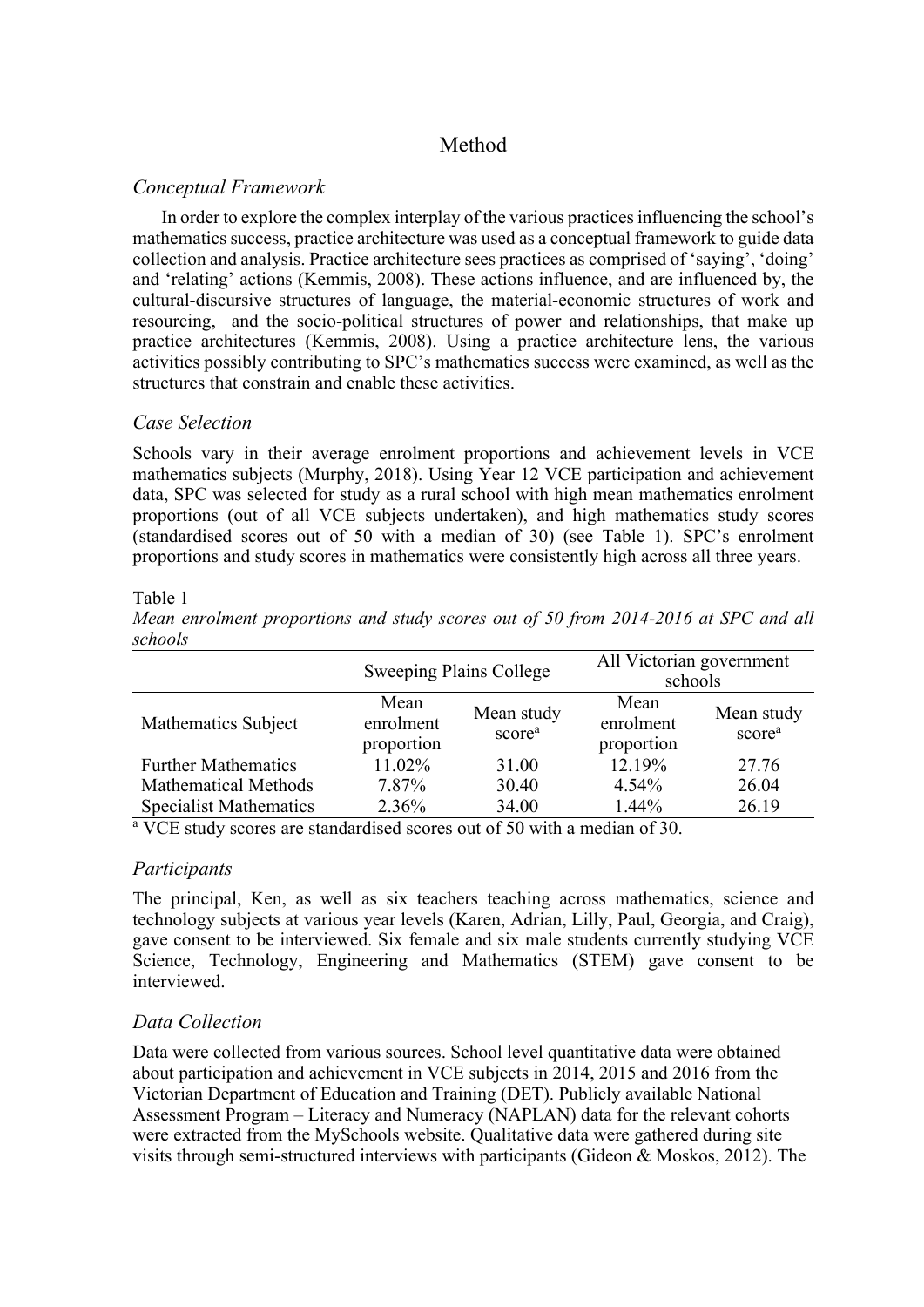paper reports on one aspect of a project investigating rural school STEM success. The teachers and the principal were interviewed individually, and were asked open-ended questions about perceived contributors and impediments to STEM education success at the school. Students were interviewed as a group and asked open-ended questions about their learning experiences and participation in STEM. All interviews took place in the school's careers room and varied in length from 20 – 40 minutes. The interviews were recorded and transcribed, and the transcripts were used for analysis. The school's annual report, college profile and philosophy, student subject selection booklet, and timetable were also collected for analysis. The researcher also toured the school accompanied by the principal, taking field notes and photographs of resources, displays and facilities.

### *Case Analysis*

Using a practice architecture conceptual framework, an explanation-building approach to analysis was employed for the case analysis (Yin, 2014), where a set of causal links were sought to explain how and why SPC had achieved its mathematics education success. Qualitative data were analysed using thematic analysis (Braun & Clarke, 2006). Data were coded using both deductive and inductive themes (Braun & Clarke). Initially data were coded into practice activity (sayings, doings, or relatings) or practice architecture (culturaldiscursive, material-economic, or socio-political) categories. Following this, through iterative engagement with data coded as relating to practices and practice architectures, inductive themes were identified, a process Braun and Clarke described as "organic thematic analysis" (p. 741). Six themes emerged through this process: differentiated instruction in mathematics, valuing mathematics, building teacher capacity, careers education, vocational education and training, and community connections. The quantitative data were analysed descriptively to corroborate and extend understandings gained from the qualitative data sources. The use of multiple sources of qualitative and quantitative data allowed for triangulation of findings (Yin, 2014), enhancing the overall credibility of the study (Tracy, 2010).

#### Case Study

#### *School Context*

SPC is a rural co-educational P-12 school with 136 students in 2016, 41% of whom are in the primary school, and 59% in the secondary school. 5% of students identified as Indigenous Australian or Torres Strait Islander, and 1% had a language background other than English. The Index of Community Socio-Educational Advantage for the school was 963 (MySchool website), below the standardised national mean of 1000. SPC serves a stable farming community more than 200 kilometres from Melbourne and more than 100 kilometres from the closest regional city. The nearest independent secondary school is approximately 1 hour and 20 minutes' drive away; however, there are five other government secondary schools within a 30 minute drive. These government schools collaborate as part of a network, sharing resources including the Technical Trade Centre (TTC) built on SPC's site.

### *Cohort Profile*

From 2014-2016, a total of 25 students completed VCE at SPC, with a mean study score of 31.7 across all Year 12 VCE subjects. Table 1 shows that this cohort's achievement levels were well above the state average in all mathematics subjects. The enrolment proportions were well above state average in Mathematical Methods, and Specialist Mathematics, and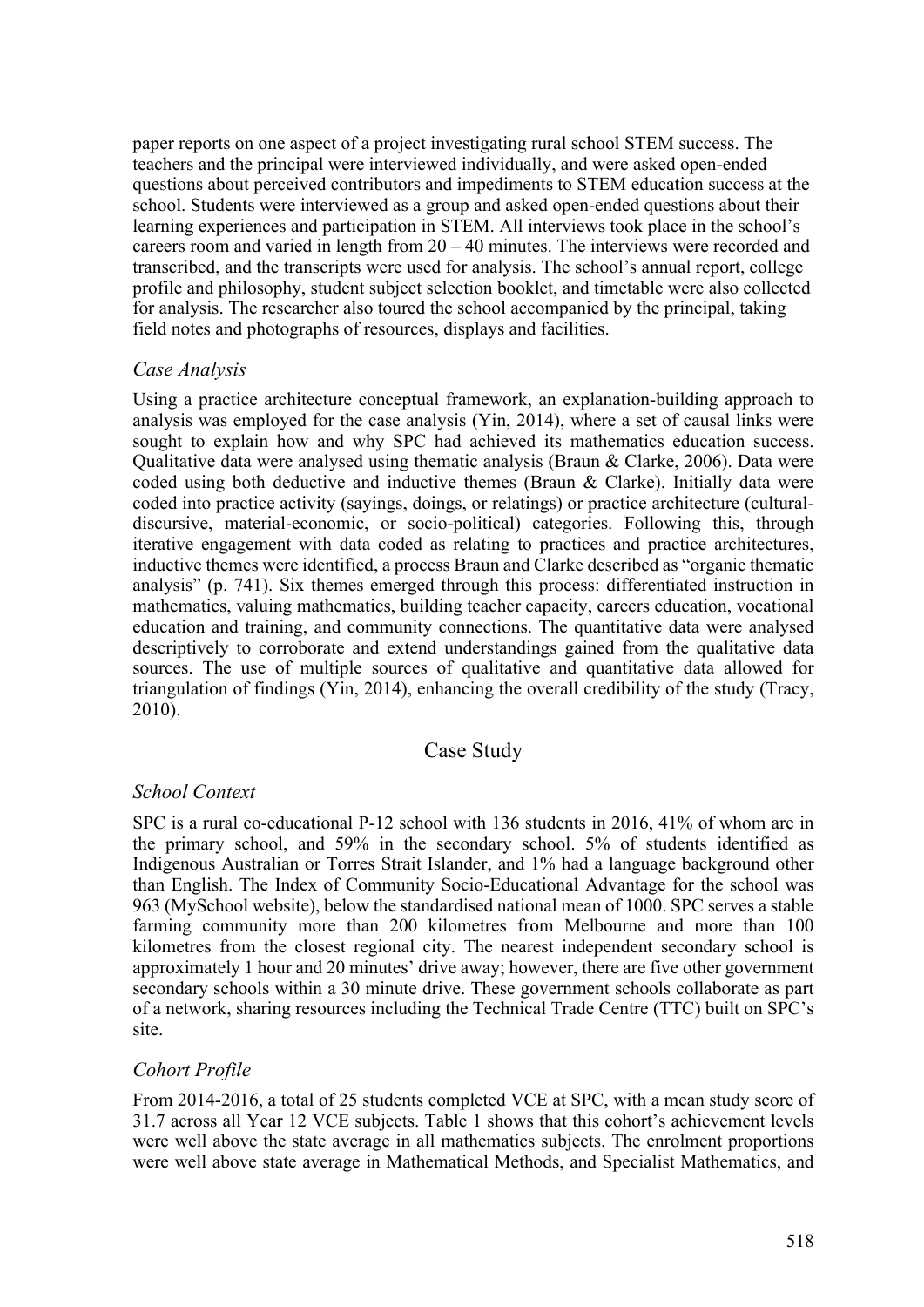slightly below state average in Further Mathematics, counter to the trend of rural students choosing less advanced mathematics (Murphy, 2018). NAPLAN data show that in Year 5 this cohort's results were similar to the state average in numeracy (489 compared to 492) but above state average in Year 7 (571 compared to 551) and in Year 9 (616 compared to 604). SPC attracts additional enrolments at the beginning of secondary school, causing an average 67% increase in student numbers from Year 6 to Year 7, which may account for the improvement in Year 7.

#### *School Mathematics Programs*

SPC's mathematics education is delivered through non-integrated mathematics classes, similar to in most Australian schools (Marginson et al., 2013). However, SPC's students spend more time studying mathematics. In the primary school, SPC students study 280 hours of numeracy each year, compared to an average of 202 hours for Australian Year 4s, and from Year 7 to 9 they study 187 hours of mathematics, whereas the average Australian Year 8 student studies 139 hours (Thomson et al., 2017). Given the small school size, there is only one class group at each year level. Year 9 and 10 mathematics lessons are taught together by two teachers, with students grouped by ability and studying either a standard mathematics program or accelerated VCE General Mathematics. Each year from 2014-2016 SPC ran all three Year 12 mathematics subjects shown in Table 1, something increasingly rare in rural schools (Murphy, 2018).

#### *Mathematics Education Practices contributing to SPC's mathematics success*

While the broader research project this case study forms part of explored STEM education, thematic analysis of SPC interviews revealed a common focus on mathematics education. Of the themes to emerge, two - differentiation in mathematics, and valuing mathematics were specific to mathematics education. Three practices, teacher capacity, careers education, and vocational education and training, were seen as impacting significantly on mathematics education at the school. The following sections explore practices captured by these five themes.

#### Differentiation in Mathematics

SPC teachers used a variety of strategies to differentiate learning to meet each student's needs in mathematics. From Year 4 on, the mathematics program involves students taking ownership of their learning and working in flexible arrangements at their own ability level and pace. Karen explained, *"They're building at a very early age that knowledge of, 'okay there is more to learn and I can', and building that independence and actually working towards achieving their goals and learning more and more".*

Pre-testing is used to help students set learning goals and they then access their learning program via Google classroom. The teachers make use of online videos, software, activities, games and small group instruction to resource the program and support student learning. Karen said, *"It's all up on the Google classroom page and the kids just follow through. So on [the] Google classroom page it says watch the clip below, and if they understand that they can just go on and do the work. If they don't understand it, they'll come and seek support from one of the teachers in the room. Or it might say you need to go and do a focus with the teacher".*

Student learning is monitored publicly. Karen described this, *"All their learning intentions [are] on a grid for the kids to see. It's a visual thing with their name on the bottom, [they] colour in what they can do… and their goals are in a light colour... And they just go from one skill to the next as they progress… So today when I wrote on the board, I*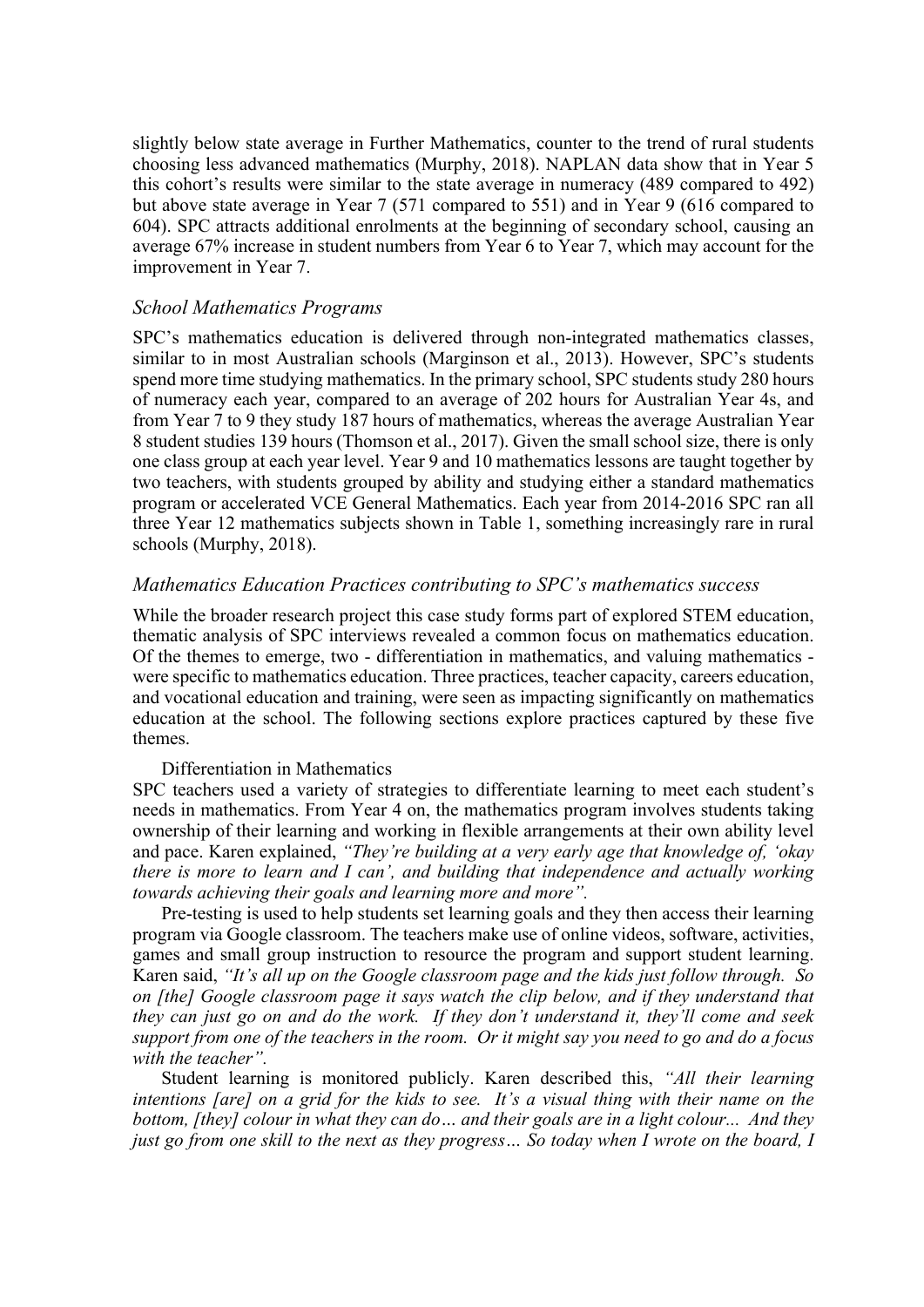*had I think about nine different things that people were doing in a classroom of… about 20 kids".* 

Several students commented positively about the differentiated mathematics instruction in the middle years. One student said, *"You wouldn't have to be doing things with kids that were at a lower level of maths and you would be able to learn the things that you needed to rather than keep going over the same sort of stuff that another group wouldn't be at".*

In Year 10 many students at SPC accelerate into Year 11 level VCE General Mathematics. This transition option is seen as providing a good opportunity for advanced students, as well as facilitating more effective support for students finding mathematics more difficult. Students continue to receive differentiated support through their senior years; however, this is more often through additional out-of-class assistance.

Both teachers and students felt that the small size of the school and STEM classes, particularly in VCE, made understanding and responding to each student's learning needs more achievable. Somewhat related, the closeness of relationships between staff and students and families at SPC was seen as contributing positively to the school's mathematics education success. Adrian commented, *"Because of that intimacy of the relationships between the students and the staff and the whole community, just supporting everybody and being able to know that if you want to do something there's always people there to help you, and support".*

#### Valuing Mathematics

The teachers also invest significant effort into encouraging students and their families to value mathematics and mathematics education. Regular mathematics columns in the school newsletter promote mathematics activities and the achievement of students. Fortnightly mathematics awards are presented at school assemblies for effort and achievement. Students are supported to participate in a diversity of external mathematics competitions and activities. Every few years SPC hosts a whole school mathematics day. These activities are seen as enhancing the valuing of mathematics by students and parents.

The utility value of mathematics education is also emphasised. There is a focus on explaining how each aspect of mathematics is used in the real world. Adrian said, *"I think as teachers, when we teach maths… we always try to use real-life situations for problemsolving".* Karen and Craig spoke about explicitly writing on the board why students are learning the mathematics that is the focus of that particular lesson. Various teachers spoke about adjusting their mathematics learning programs to respond to student interest in taxation, finances and farming, noting that students saw the relevance of these real world contexts and thus were *"really engaged and interested".* The students felt this practice made the mathematics more relevant and easier to learn. One student said, *"She'd relate it back to real life as well so it made it more relatable".* Another comment was, *"He just related it back to real life, which always makes things a lot easier to remember".*

In addition to exploring the real world applications of mathematics, the staff also emphasise the utility value of studying mathematics for accessing further study and/or particular careers. Georgia offered this reflection on this pragmatic approach, *"Whatever you do you're going to need the maths, so there's got to be something that you have to, not necessarily enjoy, but at least persevere with… the fact that most of our kids do VCE maths, … the majority of them can see that maths is going to be involved in their job, some sort of maths".*

#### Teacher Capacity

The mathematics teachers at the school are regarded as strong, passionate educators. Karen said, "*You've got to have people on the ground that are passionate and can share their passion with the kids I think, yeah".* A student, describing her previous mathematics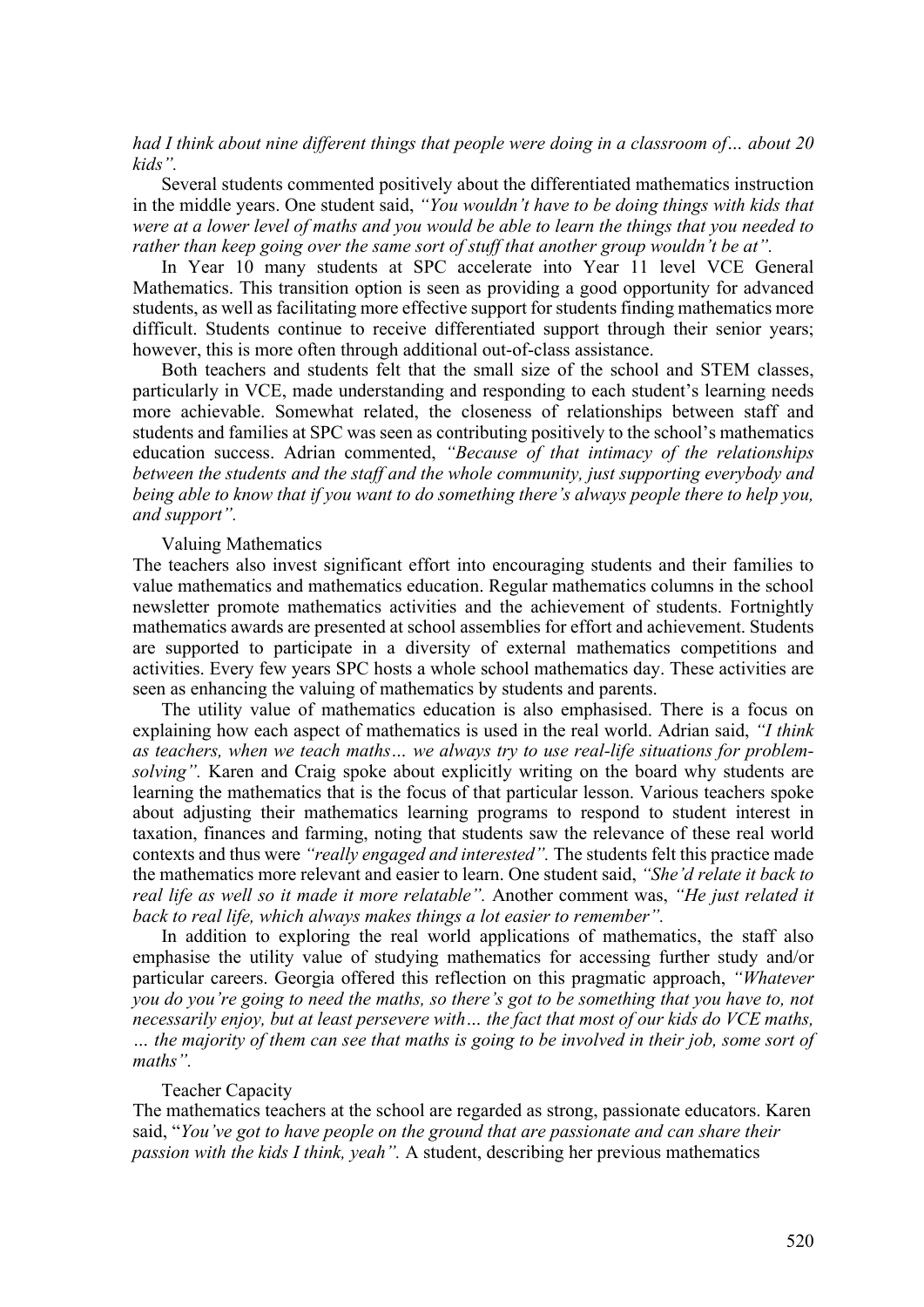teachers said, "*They were just very well educated themselves and just really good at explaining to other students what they were trying to get".*

The school invests in building the capacity of its mathematics teachers through a range of mechanisms. The mathematics staff regularly meet as a numeracy professional learning community (PLC) where they engage in targeted professional learning activities to meet school needs. Sometimes the PLC explores particular mathematics content, such as word problems and numeracy fluency; at other times they consider the mathematics learning needs of particular students. Karen illustrated this, *"This is the student I've got and this is their background and this is what I'm struggling with… What I want is an idea about what I can do, and things like that".* The numeracy PLC also strategically pursue external professional development to help meet the needs of their students; for example, having multiple staff trained in the Quicksmart program in response to concerns about the numeracy fluency of their middle school students.

Teachers are also well supported to pursue their own professional learning (PL) interests. Ken said, *"We encourage our staff to undertake a lot of PD, particularly senior teachers, maths teachers, et cetera".* Teachers agreed they had good support to attend PL, and Georgia noted that accessing PL was much easier at SPC than at her previous school. Several teachers cited PL they had recently attended, but they also noted the difficulty of time and travel associated with accessing this PL. When available, the mathematics team engages with closer PL opportunities organised by schools in their network. There is an obligation on those who attend professional development to report back through the numeracy PLC. There are also informal PL opportunities. Georgia noted, *"If we have questions, [we] can get together 'cause there's only a handful of us anywa.."* Timetable arrangements also provide opportunities for team teaching in mathematics from Years 4-6 and again in Year 9 and 10. Further, the flow of numeracy expertise between the primary and secondary schools is enhanced by some mathematics teachers teaching in both areas.

Careers Education and Vocational Education and Training (VET).

Thematic analysis identified two further themes contributing to mathematics education at SPC: Careers education and VET. Both these themes were seen as particularly contributing to student engagement and participation in mathematics. The school runs an extensive careers program beginning in Year 7. Both staff and students spoke about this program contributing to the students' understanding of mathematics pathways and careers. Ken explained, *"That really, I think, supports students when they're making choices for subjects entering into VCE, there's great knowledge there and recommendation regarding the need for your maths subjects for example, depending on what their career choices might be".*

The extensive VET program offered by the school in the TTC was also seen as highlighting the utility value of mathematics as well as reinforcing numeracy skills. All Year 9 and 10 students spend one day each week in the TTC, where they choose from an array of subjects, most of which are STEM related such as Agriculture, Allied Health, Animal Studies, Automotive, Building and Construction, Engineering, Games Design, Kitchen Operations, and Textiles. Paul spoke about the role of mathematics in the VET program, *"You've got to include numeracy everywhere… Numeracy is paramount. So it's imperative that the students, especially in engineering, have numeracy competency".*

Participants also referred to farming and other local industries highlighting the utility value of mathematics for students. Interestingly, some also highlighted SPC's isolation and decreasing local employment opportunities as a potential motivator for students to do well in mathematics in order to seek study and employment elsewhere.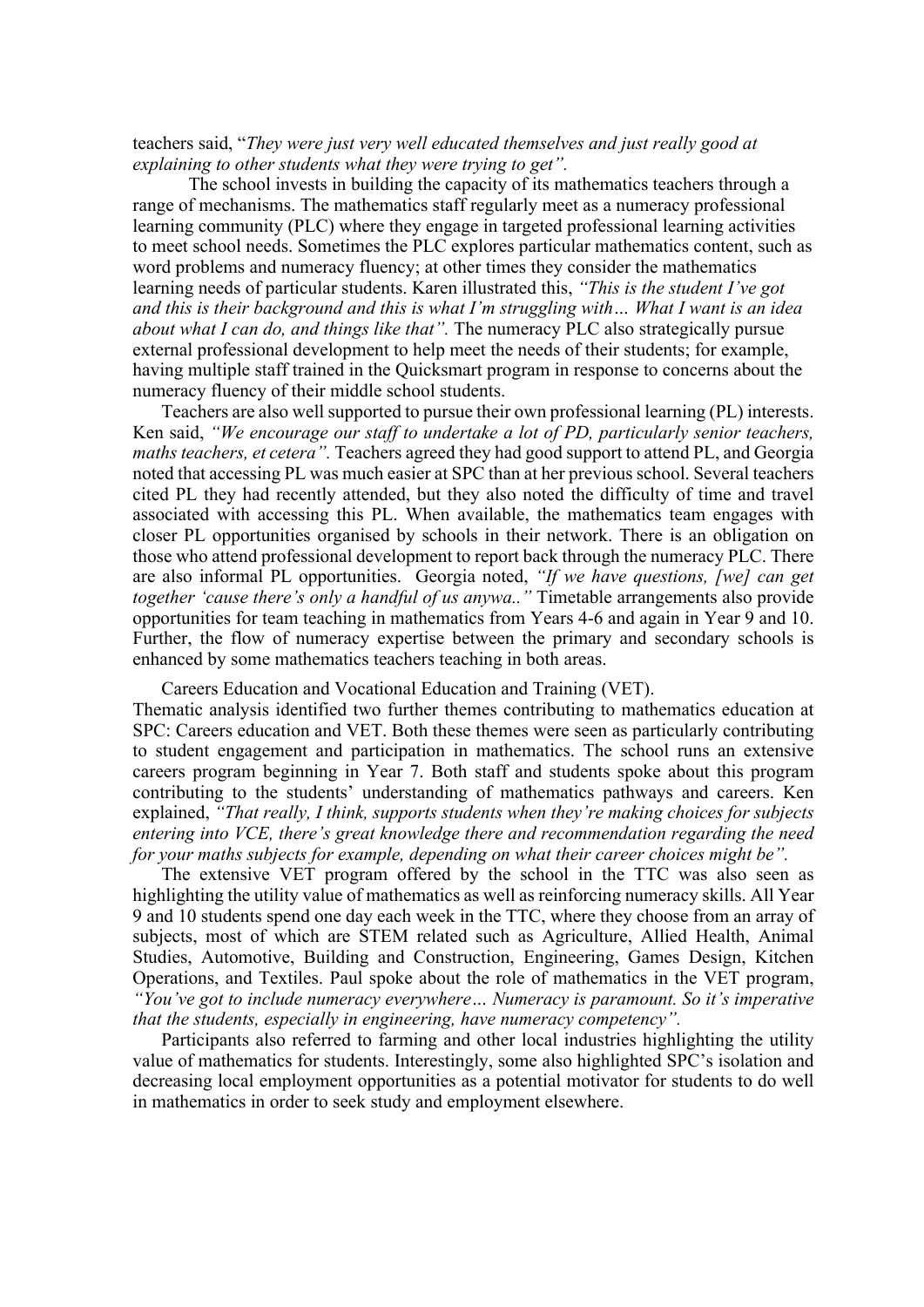### Discussion and conclusion

SPC is a school that has sustained high enrolment proportions and achievement levels in senior mathematics subjects, despite its rural location. Practice architecture was used as a conceptual framework for analysing the educational practices associated with this mathematics success. This analysis produced five key themes related to mathematics education: differentiation in mathematics, valuing mathematics, teacher capacity, careers education, and vocational education and training.

SPC students spend many more hours studying mathematics than the national average (Thomson et al., 2017), although, in the literature, there appears to be no association between instructional time and achievement in mathematics in Australia (Baker, Fabrega, Galindo, & Mishook, 2004). The particular practices at SPC appear to have a positive impact on its students' achievement and engagement in mathematics. Differentiated instruction in mathematics, as implemented at SPC, has been shown to impact positively on student achievement (Prast, Van de Weijer-Bergsma, Kroesbergen, & Van Luit, 2018). The cycle of pretesting, goal setting, individualised instruction and practice, and post-testing in middle year's mathematics at SPC matches the cycle of differentiation espoused by mathematics education experts (Prast, Van de Weijer-Bergsma, Kroesbergen, & Van Luit, 2015). In combination, the differentiated instruction at SPC, facilitated by embedded technology and incorporating student self-direction, combined with SPC's practices highlighting the value of mathematics, might be viewed as an example of Attard's engaging pedagogical repertoires for mathematics (Attard, 2014). More broadly, SPC's practices build student selfefficacy, student valuing of mathematics, and parent interest in mathematics, all factors that are known to contribute to student engagement and 'future intent' towards mathematics (Martin, Anderson, Bobis, Way, & Vellar, 2012).

Recruitment difficulties and high turnover of mathematics teachers does not seem to have impacted SPC in recent years, as they have other rural schools (McPhan & Tobias, 2011), with several long-term mathematics teachers and the mathematics teachers regarded as strong educators by the school community. The mathematics teachers at SPC were seen by their students as strongly supportive, counter to Hardre's (2011) findings regarding rural mathematics teachers. SPC's numeracy PLC's approach to professional learning includes many of the elements of effective mathematics PL described by Waston, Beswick and Brown (2012). PL in mathematics at SPC centres on the school's students' learning needs, as identified by the teachers who know them, and draws on external expertise as required. In addition to this collective approach, teachers are supported to pursue their own PL interests in mathematics.

A limitation of this study is that the entire cohort whose performance was the basis for choosing SPC for study was only 25 students. Although unlikely, it is possible that SPC's 'mathematics success' was due to individual student rather than school based factors. However, even if this was the case, the identified practices provide a valuable illustration of how the mathematics engagement and achievement of this cohort was maintained and developed.

SPC is a case of a rural school where an array of mathematics practices appear to have contributed to very-high, sustained senior mathematics performance. Mathematics education, like all school practices, is comprised of a complex array of situated activities, and the cultural, material and social structures that shape them (Kemmis, 2008), which are likely to be unique to each school community. Given this, this case study does not describe a generalisable approach to be adopted by other schools. Rather it provides transferable insights into how mathematics education practices may be used to foster increased participation and achievement in senior mathematics education, particularly in small rural